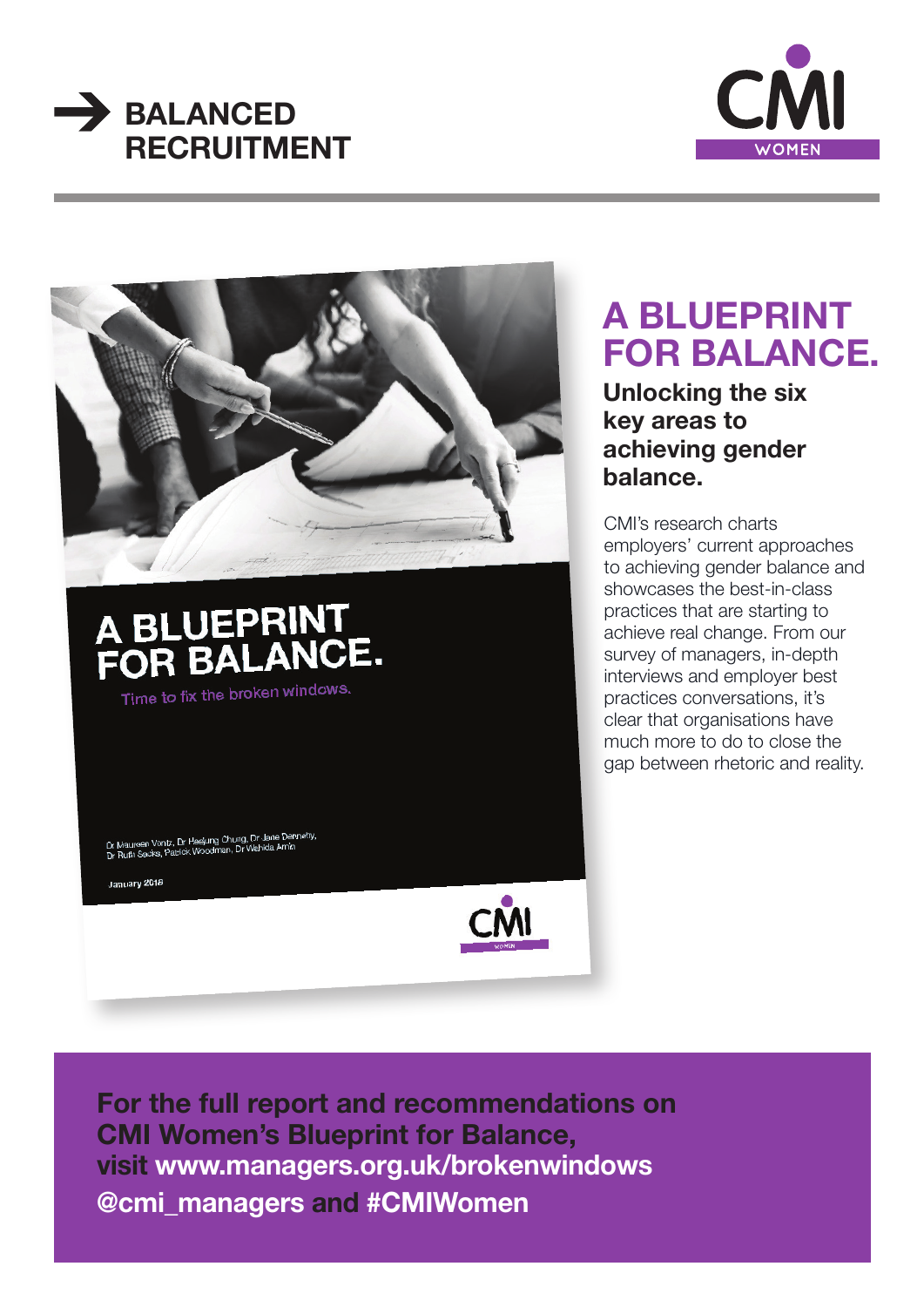## **BALANCED RECRUITMENT**

**As the first step in the employment cycle, recruitment is a critical area of focus for gender balance. Most managers regard their recruitment processes as fair but it's clear that adoption of leading practices to ensure real fairness and gender balance remains low. Supporting middle managers during the process is the key to balanced recruitment.**

Leading employers use a range of measures throughout the recruitment cycle to create balance. They include using gender-neutral job descriptions, blind-sifting applications, and insisting on diverse candidate lists.

Employer interviews also highlighted the need to think differently about the capabilities and experience needed for the job role: recognising that candidates may bring relevant skills from different contexts, or that sometimes the best hire is the person who will excel in the role in six months' time, not today. Strengths-based job descriptions paying particular attention to behaviours, rather than a checklist of competencies, can encourage more female applicants.

While these practices may take some time time and effort to implement, identifying and attracting a genderbalanced candidate pool is essential for improving hiring rates of women.

Recruitment tops the list when managers score their organisations





against the six areas of the Blueprint for Balance, with just over one third giving their organisation top marks for recruitment. But it's equally clear that many organisations could do much to improve their recruitment.

Fewer than half of managers (48%) say that they have diverse panels when recruiting candidates. And just under one in five (19%) of managers involved in recruitment report reviewing CVs without names or other gender identifiers.

Perhaps as a result, "that" 62% of women and 42% of men have witnessed gender bias in recruitment/ promotion decisions.

More encouragingly, a large proportion of managers report having received training that can support gender-balanced recruitment, such as interview questioning (70%) or unconscious bias training (57%).

However, just over one in five don't receive any training at all.

#### **Confronting apathy**

Individual managers need support from HR and leaders to make positive change, while also calling out apathetic attitudes to balanced recruitment. One female managing director in financial services cited management apathy as a block to hiring more women: "I hear them complaining 'Oh my God, now we've got to make sure we've interviewed a woman.' They are simply ticking a box."

Harvey Nash, the global professional and executive service firm, always raise the question about balanced recruitment with clients. "We were talking to a female HR director at a large publically-quoted organisation and mentioned we do a lot of work around gender diversity," says Nigel Parslow, Harvey Nash's managing